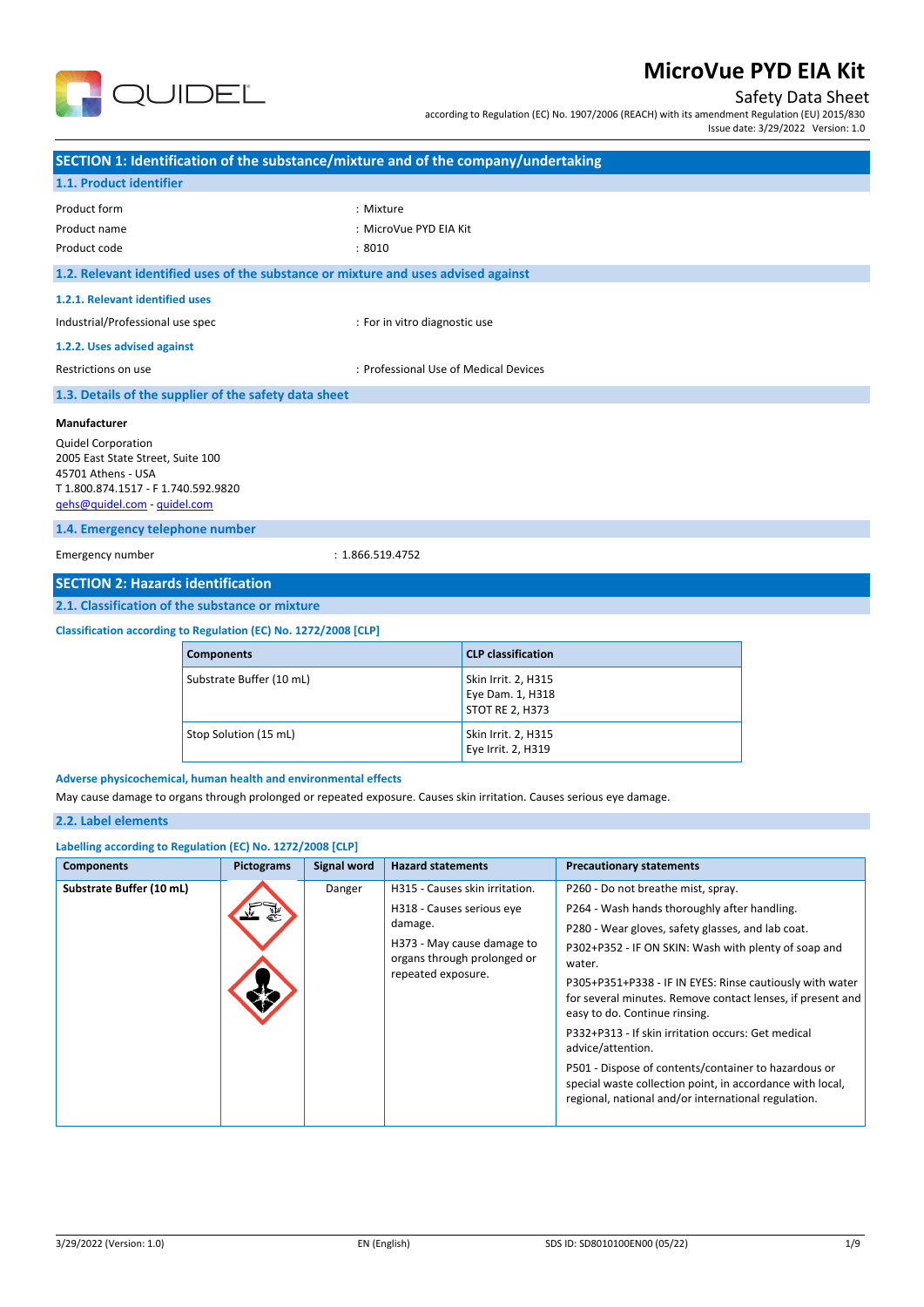

## Safety Data Sheet

according to Regulation (EC) No. 1907/2006 (REACH) with its amendment Regulation (EU) 2015/830 Issue date: 3/29/2022 Version: 1.0

| Stop Solution (15 mL) |  | Warning                                  | H315 - Causes skin irritation.                                 | P264 - Wash hands thoroughly after handling.                                                                                                                             |
|-----------------------|--|------------------------------------------|----------------------------------------------------------------|--------------------------------------------------------------------------------------------------------------------------------------------------------------------------|
|                       |  | H319 - Causes serious eye<br>irritation. | P280 - Wear gloves, safety glasses, and lab coat.              |                                                                                                                                                                          |
|                       |  |                                          | P302+P352 - IF ON SKIN: Wash with plenty of soap and<br>water. |                                                                                                                                                                          |
|                       |  |                                          |                                                                | P305+P351+P338 - IF IN EYES: Rinse cautiously with water<br>for several minutes. Remove contact lenses, if present and<br>easy to do. Continue rinsing.                  |
|                       |  |                                          |                                                                | P332+P313 - If skin irritation occurs: Get medical<br>advice/attention.                                                                                                  |
|                       |  |                                          |                                                                | P337+P313 - If eye irritation persists: Get medical<br>advice/attention.                                                                                                 |
|                       |  |                                          |                                                                | P501 - Dispose of contents/container to hazardous or<br>special waste collection point, in accordance with local,<br>regional, national and/or international regulation. |

### **2.3. Other hazards**

Contains no PBT/vPvB substances ≥ 0.1% assessed in accordance with REACH Annex XIII

## **SECTION 3: Composition/information on ingredients**

## **3.1. Substances**

## Not applicable

## **3.2. Mixtures**

| <b>Name</b>                           | <b>Chemical name</b> |                                                                         |                                                                                                                                           | <b>CAS No</b><br>EC-No. | %                                    | <b>CLP classification</b>                                                                      |
|---------------------------------------|----------------------|-------------------------------------------------------------------------|-------------------------------------------------------------------------------------------------------------------------------------------|-------------------------|--------------------------------------|------------------------------------------------------------------------------------------------|
| Stop Solution (15 mL)                 | sodium hydroxide     |                                                                         |                                                                                                                                           | 1310-73-2               | $1 - 5$                              | Met. Corr. 1, H290<br>Skin Corr. 1A, H314<br>Eye Dam. 1, H318                                  |
| Substrate Buffer (10 mL)              | Diethanolamine       |                                                                         | 111-42-2                                                                                                                                  |                         | $10 - 15$                            | Acute Tox. 4 (Oral), H302<br>Skin Irrit. 2, H315<br>Eye Dam. 1, H318<br><b>STOT RE 2, H373</b> |
| <b>Specific concentration limits:</b> |                      |                                                                         |                                                                                                                                           |                         |                                      |                                                                                                |
| <b>Name</b>                           |                      | <b>Product identifier</b>                                               |                                                                                                                                           |                         | <b>Specific concentration limits</b> |                                                                                                |
| sodium hydroxide                      |                      | (CAS No) 1310-73-2<br>(EC-No.) 215-185-5<br>(EC Index-No.) 011-002-00-6 | (0.5 ≤C < 2) Eye Irrit. 2, H319<br>(0.5 ≤C < 2) Skin Irrit. 2, H315<br>(2 ≤C < 5) Skin Corr. 1B, H314<br>(5 ≤C < 100) Skin Corr. 1A, H314 |                         |                                      |                                                                                                |

### Full text of H- and EUH-statements: see section 16

| <b>SECTION 4: First aid measures</b>                                            |                                                                                                                                                         |
|---------------------------------------------------------------------------------|---------------------------------------------------------------------------------------------------------------------------------------------------------|
| 4.1. Description of first aid measures                                          |                                                                                                                                                         |
| First-aid measures general                                                      | : Get medical advice/attention if you feel unwell.                                                                                                      |
| First-aid measures after inhalation                                             | : Remove person to fresh air and keep comfortable for breathing.                                                                                        |
| First-aid measures after skin contact                                           | : Wash skin with plenty of water. If skin irritation occurs: Get medical advice/attention.                                                              |
| First-aid measures after eye contact                                            | : Rinse cautiously with water for several minutes. Remove contact lenses, if present and easy to do.<br>Continue rinsing. Call a physician immediately. |
| First-aid measures after ingestion                                              | : Call a poison center or a doctor if you feel unwell.                                                                                                  |
| 4.2. Most important symptoms and effects, both acute and delayed                |                                                                                                                                                         |
| Symptoms/effects after skin contact                                             | : Irritation.                                                                                                                                           |
| Symptoms/effects after eye contact                                              | : Serious damage to eyes.                                                                                                                               |
| 4.3. Indication of any immediate medical attention and special treatment needed |                                                                                                                                                         |

Treat symptomatically.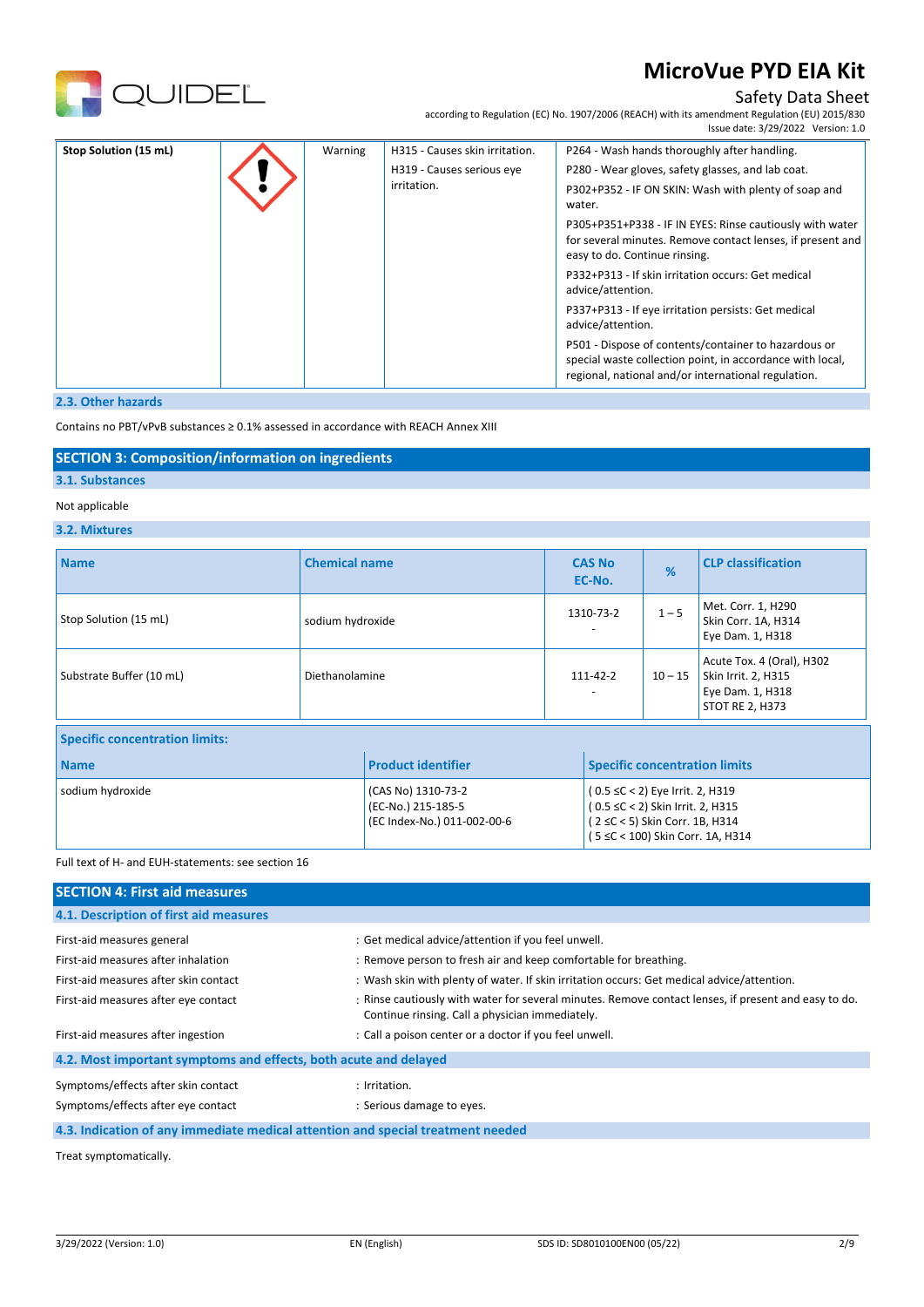

## Safety Data Sheet

according to Regulation (EC) No. 1907/2006 (REACH) with its amendment Regulation (EU) 2015/830

Issue date: 3/29/2022 Version: 1.0

| <b>SECTION 5: Firefighting measures</b>                                            |                     |                                                                 |                                                                                                     |  |
|------------------------------------------------------------------------------------|---------------------|-----------------------------------------------------------------|-----------------------------------------------------------------------------------------------------|--|
| 5.1. Extinguishing media                                                           |                     |                                                                 |                                                                                                     |  |
| Suitable extinguishing media                                                       |                     | : Water spray. Dry powder. Foam. Carbon dioxide.                |                                                                                                     |  |
| 5.2. Special hazards arising from the substance or mixture                         |                     |                                                                 |                                                                                                     |  |
| Hazardous decomposition products in case of fire                                   |                     | : Toxic fumes may be released.                                  |                                                                                                     |  |
| <b>5.3. Advice for firefighters</b>                                                |                     |                                                                 |                                                                                                     |  |
| Protection during firefighting                                                     |                     | apparatus. Complete protective clothing.                        | : Do not attempt to take action without suitable protective equipment. Self-contained breathing     |  |
| <b>SECTION 6: Accidental release measures</b>                                      |                     |                                                                 |                                                                                                     |  |
| 6.1. Personal precautions, protective equipment and emergency procedures           |                     |                                                                 |                                                                                                     |  |
| 6.1.1. For non-emergency personnel                                                 |                     |                                                                 |                                                                                                     |  |
| <b>Emergency procedures</b>                                                        |                     |                                                                 | : Ventilate spillage area. Do not breathe mist, spray. Avoid contact with skin and eyes.            |  |
| 6.1.2. For emergency responders                                                    |                     |                                                                 |                                                                                                     |  |
| Protective equipment                                                               |                     | to section 8: "Exposure controls/personal protection".          | Do not attempt to take action without suitable protective equipment. For further information refer  |  |
| <b>6.2. Environmental precautions</b>                                              |                     |                                                                 |                                                                                                     |  |
| Avoid release to the environment.                                                  |                     |                                                                 |                                                                                                     |  |
| 6.3. Methods and material for containment and cleaning up                          |                     |                                                                 |                                                                                                     |  |
| Methods for cleaning up                                                            |                     | : Take up liquid spill into absorbent material.                 |                                                                                                     |  |
| Other information                                                                  |                     | : Dispose of materials or solid residues at an authorized site. |                                                                                                     |  |
| <b>6.4. Reference to other sections</b>                                            |                     |                                                                 |                                                                                                     |  |
| For further information refer to section 13.                                       |                     |                                                                 |                                                                                                     |  |
| <b>SECTION 7: Handling and storage</b>                                             |                     |                                                                 |                                                                                                     |  |
| 7.1. Precautions for safe handling                                                 |                     |                                                                 |                                                                                                     |  |
| Precautions for safe handling                                                      |                     | mist, spray. Avoid contact with skin and eyes.                  | : Ensure good ventilation of the work station. Wear personal protective equipment. Do not breathe   |  |
| Hygiene measures                                                                   |                     |                                                                 | : Do not eat, drink or smoke when using this product. Always wash hands after handling the product. |  |
| 7.2. Conditions for safe storage, including any incompatibilities                  |                     |                                                                 |                                                                                                     |  |
| Storage conditions                                                                 |                     | : Store in a well-ventilated place. Keep cool.                  |                                                                                                     |  |
| 7.3. Specific end use(s)                                                           |                     |                                                                 |                                                                                                     |  |
| No additional information available                                                |                     |                                                                 |                                                                                                     |  |
|                                                                                    |                     |                                                                 |                                                                                                     |  |
| <b>SECTION 8: Exposure controls/personal protection</b><br>8.1. Control parameters |                     |                                                                 |                                                                                                     |  |
|                                                                                    |                     |                                                                 |                                                                                                     |  |
| sodium hydroxide (1310-73-2)                                                       |                     |                                                                 |                                                                                                     |  |
| Belgium                                                                            | <b>OEL TWA</b>      |                                                                 | 2 mg/ $m3$                                                                                          |  |
| France                                                                             | VME (OEL TWA)       |                                                                 | 2 mg/ $m3$                                                                                          |  |
| United Kingdom                                                                     | WEL STEL (OEL STEL) |                                                                 | 2 mg/ $m3$                                                                                          |  |
| USA - ACGIH                                                                        | ACGIH OEL C         |                                                                 | 2 mg/ $m3$                                                                                          |  |
| USA - OSHA                                                                         | Local name          |                                                                 | Sodium hydroxide                                                                                    |  |
| USA - OSHA                                                                         | OSHA PEL TWA [1]    |                                                                 | 2 mg/ $m3$                                                                                          |  |
|                                                                                    |                     |                                                                 |                                                                                                     |  |
| diethanolamine (111-42-2)                                                          |                     |                                                                 |                                                                                                     |  |
| Belgium                                                                            | <b>OEL TWA</b>      |                                                                 | $2 \text{ mg/m}^3$                                                                                  |  |

Belgium **DEL TWA [ppm]** 0.46 ppm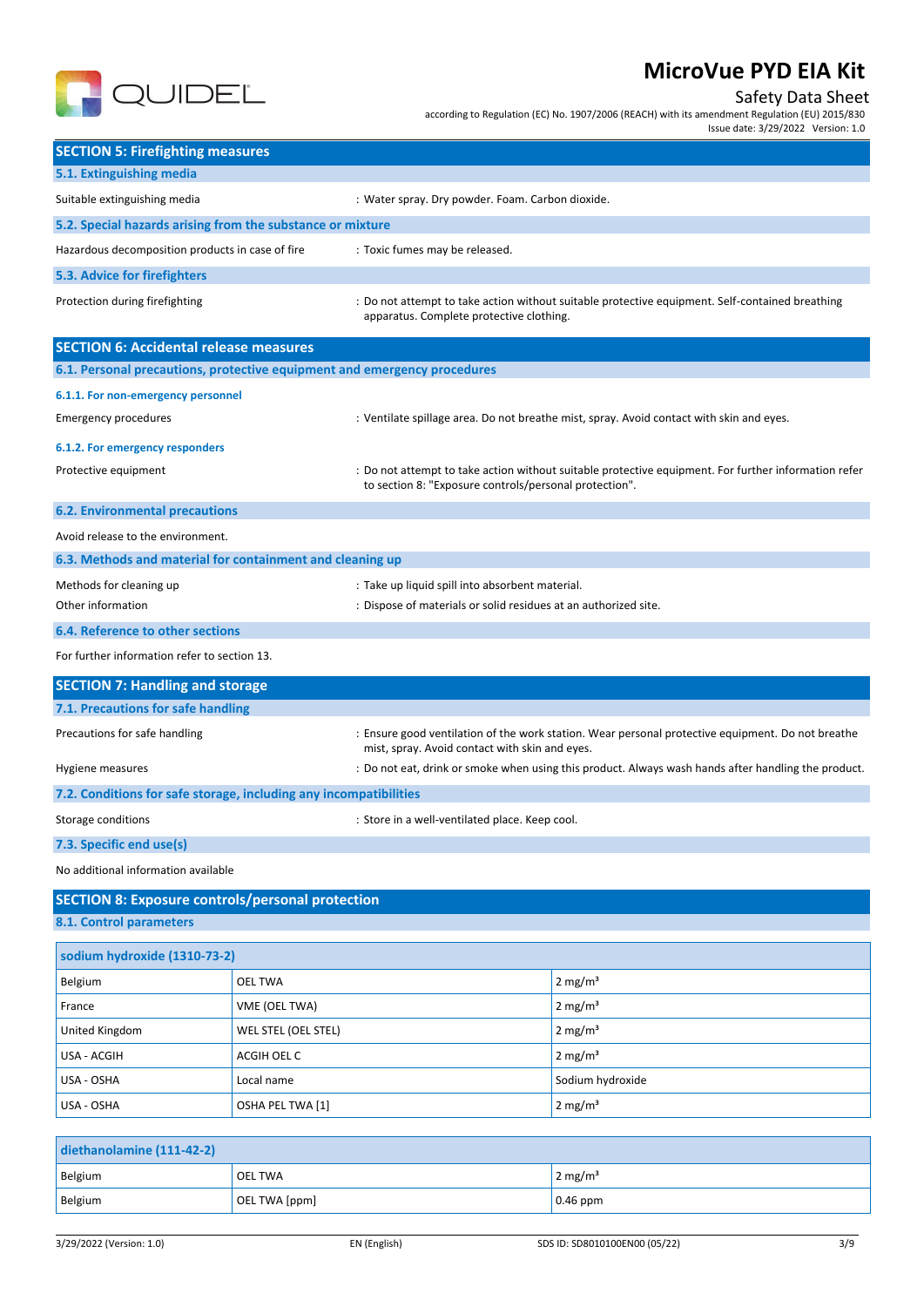

## Safety Data Sheet

according to Regulation (EC) No. 1907/2006 (REACH) with its amendment Regulation (EU) 2015/830 Issue date: 3/29/2022 Version: 1.0

| diethanolamine (111-42-2) |                      |                                                                |  |
|---------------------------|----------------------|----------------------------------------------------------------|--|
| France                    | VME (OEL TWA)        | $15 \text{ mg/m}^3$                                            |  |
| France                    | VME (OEL TWA) [ppm]  | 3 ppm                                                          |  |
| USA - ACGIH               | <b>ACGIH OEL TWA</b> | $\frac{1}{2}$ mg/m <sup>3</sup> (Inhalable fraction and vapor) |  |
|                           |                      |                                                                |  |

## **8.2. Exposure controls**

### **Appropriate engineering controls:**

Ensure good ventilation of the work station.

### **Materials for protective clothing:**

Lab coat

### **Hand protection:**

Protective gloves

#### **Eye protection:**

Safety glasses

#### **Skin and body protection:**

Wear suitable protective clothing

### **Respiratory protection:**

In case of insufficient ventilation, wear suitable respiratory equipment

### **Personal protective equipment symbol(s):**



#### **Environmental exposure controls:**

Avoid release to the environment.

#### **Other information:**

Do not eat, drink or smoke when using this product.

## **SECTION 9: Physical and chemical properties 9.1. Information on basic physical and chemical properties** Physical state : Liquid Colour : No data available Odour in the contraction of the contraction of the contraction of the contraction of the contraction of the contraction of the contraction of the contraction of the contraction of the contraction of the contraction of the Odour threshold **contained to the contained to the contained to the contained to the contained to the contained to the contained to the contained to contain the contained to contain the contained to contain the contain the** pH : Stop Solution, pH <13 Relative evaporation rate (butylacetate=1) : No data available Melting point and the state of the state of the Melting point and the Melting point of the Melting point of the Melting and the Melting and the Melting and the Melting and the Melting and the Melting and the Melting and th Freezing point **in the case of the case of the case of the case of the case of the case of the case of the case of the case of the case of the case of the case of the case of the case of the case of the case of the case of** Boiling point **in the case of the case of the case of the case of the case of the case of the case of the case of the case of the case of the case of the case of the case of the case of the case of the case of the case of** Flash point **in the case of the case of the case of the case of the case of the case of the case of the case of the case of the case of the case of the case of the case of the case of the case of the case of the case of th** Auto-ignition temperature in the state of the state of the state of the state available Decomposition temperature **interests** : No data available Flammability (solid, gas)  $\qquad \qquad$ : Not applicable Vapour pressure : No data available Relative vapour density at 20 °C is a set of the set of the set of the Relative vapour density at 20 °C Relative density in the contract of the contract of the Relative density of the Relative density of the Relation of the Relation of the Relation of the Relation of the Relation of the Relation of the Relation of the Relati Solubility : No data available : No data available Partition coefficient n-octanol/water (Log Pow) : No data available Viscosity, kinematic intervals of the state of the state of the SV scosity, kinematic intervals of the state of the SV scosic state of the SV scosic state of the SV scosic state of the SV scosic state of the SV scosic stat

Viscosity, dynamic : No data available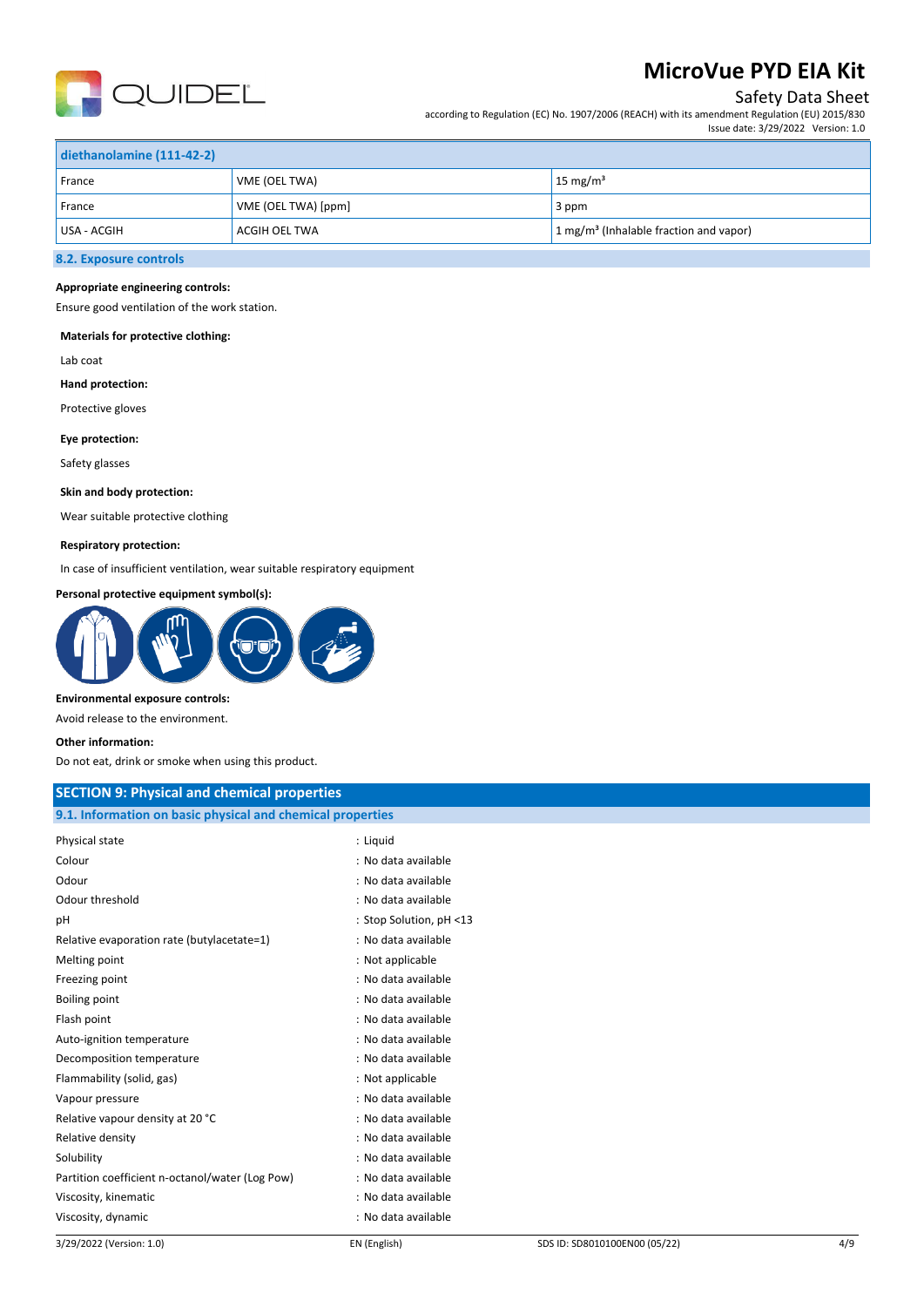

Safety Data Sheet

according to Regulation (EC) No. 1907/2006 (REACH) with its amendment Regulation (EU) 2015/830 Issue date: 3/29/2022 Version: 1.0

| -xplosive properties |
|----------------------|
| Ovidicing proportiac |

: No data available dising properties in the contract of the contract of the contract of the contract of the contract of the contract of the contract of the contract of the contract of the contract of the contract of the contract of the contr

| Explosive limits | : No data available |
|------------------|---------------------|

### **9.2. Other information**

No additional information available

# **SECTION 10: Stability and reactivity**

**10.1. Reactivity**

The product is non-reactive under normal conditions of use, storage and transport.

### **10.2. Chemical stability**

Stable under normal conditions.

**10.3. Possibility of hazardous reactions**

No dangerous reactions known under normal conditions of use.

**10.4. Conditions to avoid**

None under recommended storage and handling conditions (see section 7).

**10.5. Incompatible materials**

No additional information available

**10.6. Hazardous decomposition products**

Under normal conditions of storage and use, hazardous decomposition products should not be produced.

| <b>SECTION 11: Toxicological information</b> |                                                                      |
|----------------------------------------------|----------------------------------------------------------------------|
| 11.1. Information on toxicological effects   |                                                                      |
| Acute toxicity (oral)                        | : Not classified                                                     |
| Acute toxicity (dermal)                      | : Not classified                                                     |
| Acute toxicity (inhalation)                  | : Not classified                                                     |
| diethanolamine (111-42-2)                    |                                                                      |
| LD50 oral rat                                | 620 mg/kg (Rat)                                                      |
| LD50 dermal rabbit                           | 7640 mg/kg (Rabbit)                                                  |
| Skin corrosion/irritation                    | : Causes skin irritation.                                            |
| Serious eye damage/irritation                | : Causes serious eye damage.                                         |
| Respiratory or skin sensitisation            | : Not classified                                                     |
| Germ cell mutagenicity                       | : Not classified                                                     |
| Carcinogenicity                              | : Not classified                                                     |
| Reproductive toxicity                        | : Not classified                                                     |
| STOT-single exposure                         | : Not classified                                                     |
| STOT-repeated exposure                       | : May cause damage to organs through prolonged or repeated exposure. |
| Aspiration hazard                            | : Not classified                                                     |

| <b>SECTION 12: Ecological information</b>                    |                                                                                                                            |
|--------------------------------------------------------------|----------------------------------------------------------------------------------------------------------------------------|
| 12.1. Toxicity                                               |                                                                                                                            |
| Ecology - general                                            | : The product is not considered harmful to aquatic organisms nor to cause long-term adverse effects<br>in the environment. |
| Hazardous to the aquatic environment, short-term<br>(acute)  | : Not classified                                                                                                           |
| Hazardous to the aquatic environment, long-term<br>(chronic) | : Not classified                                                                                                           |
| sodium hydroxide (1310-73-2)                                 |                                                                                                                            |
| LC50 - Fish [1]                                              | 45.4 mg/l (Other, 96 h, Salmo gairdneri, Static system, Fresh water, Experimental value)                                   |
| EC50 - Crustacea [1]                                         | 40.4 mg/l (Other, 48 h, Ceriodaphnia sp., Experimental value)                                                              |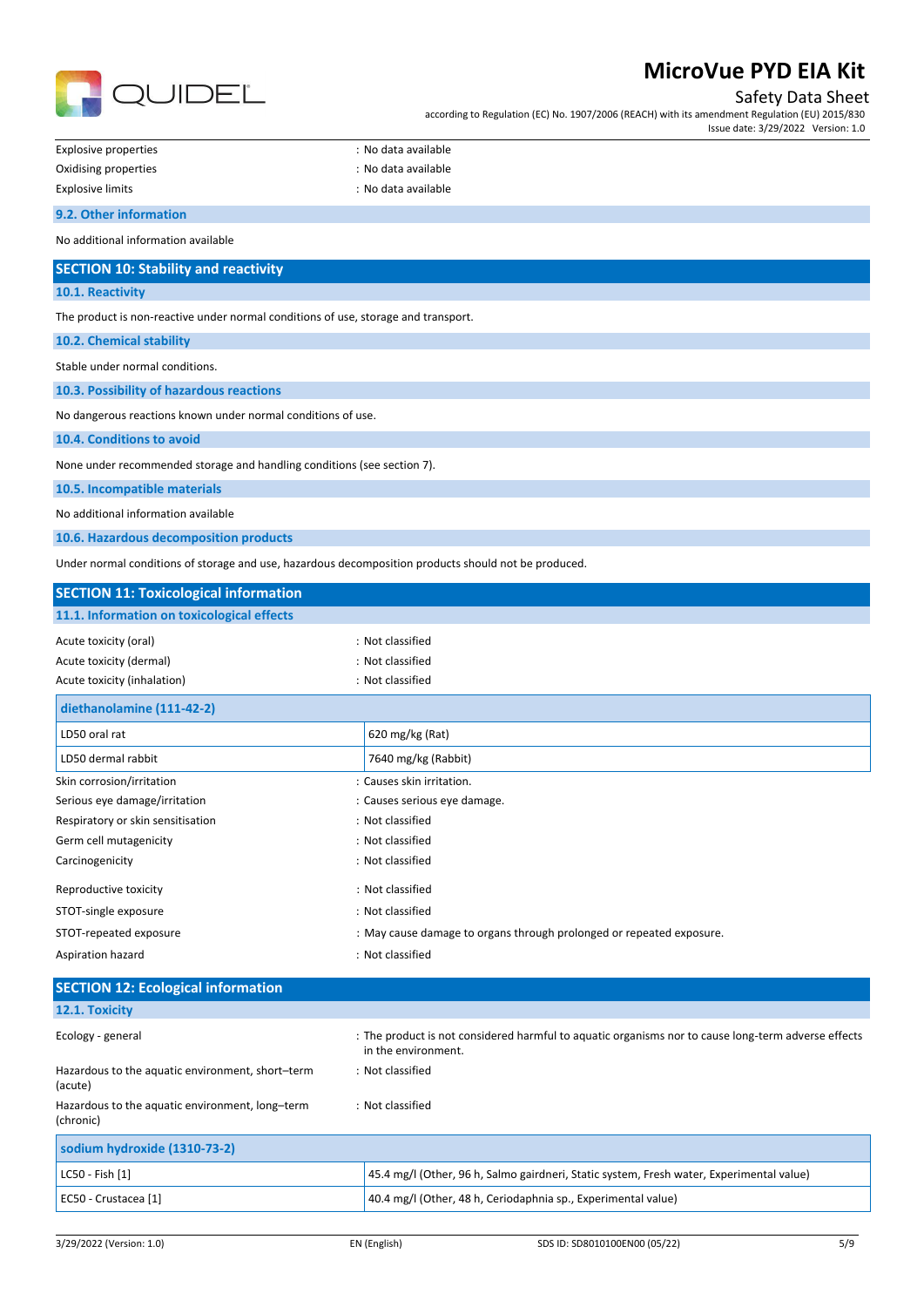

# **MicroVue PYD EIA Kit**

## Safety Data Sheet

according to Regulation (EC) No. 1907/2006 (REACH) with its amendment Regulation (EU) 2015/830

|                           | Issue date: 3/29/2022 Version: 1.0                   |  |
|---------------------------|------------------------------------------------------|--|
| diethanolamine (111-42-2) |                                                      |  |
| LC50 - Fish [1]           | 1664 mg/l (96 h, Pimephales promelas, Static system) |  |

| EC50 - Crustacea [1]                | 55 mg/l (48 h, Daphnia magna)     |
|-------------------------------------|-----------------------------------|
| EC50 72h - Algae [1]                | 75 mg/l (Scenedesmus subspicatus) |
| 12.2. Persistence and degradability |                                   |
| sodium hydroxide (1310-73-2)        |                                   |
| Persistence and degradability       | Biodegradability: not applicable. |
| Biochemical oxygen demand (BOD)     | Not applicable (inorganic)        |
| Chemical oxygen demand (COD)        | Not applicable (inorganic)        |

| diethanolamine (111-42-2)        |                                                            |
|----------------------------------|------------------------------------------------------------|
| Persistence and degradability    | Biodegradable in the soil. Readily biodegradable in water. |
| Biochemical oxygen demand (BOD)  | 0.22 g $O_2/g$ substance                                   |
| Chemical oxygen demand (COD)     | 1.52 g $O2/g$ substance                                    |
| 2.13 g $O_2/g$ substance<br>ThOD |                                                            |
| BOD (% of ThOD)                  | 0.1                                                        |
| 12.3. Bioaccumulative potential  |                                                            |

## **sodium hydroxide (1310-73-2)**

ThOD **Not applicable (inorganic)** Not applicable (inorganic)

| Ri∩.<br>NI∩<br>'ive<br>ntentia. |  |
|---------------------------------|--|
|                                 |  |

| diethanolamine (111-42-2)                       |                                                                                                                                                                                 |
|-------------------------------------------------|---------------------------------------------------------------------------------------------------------------------------------------------------------------------------------|
| Partition coefficient n-octanol/water (Log Pow) | $-2.18 - -1.43$ (Experimental value)                                                                                                                                            |
| Bioaccumulative potential                       | Not bioaccumulative.                                                                                                                                                            |
| 12.4. Mobility in soil                          |                                                                                                                                                                                 |
| sodium hydroxide (1310-73-2)                    |                                                                                                                                                                                 |
| Ecology - soil                                  | No (test) data on mobility of the substance available.                                                                                                                          |
| 12.5. Results of PBT and vPvB assessment        |                                                                                                                                                                                 |
| <b>Component</b>                                |                                                                                                                                                                                 |
| diethanolamine (111-42-2)                       | This substance/mixture does not meet the PBT criteria of REACH regulation, annex XIII<br>This substance/mixture does not meet the vPvB criteria of REACH regulation, annex XIII |
| sodium hydroxide (1310-73-2)                    | This substance/mixture does not meet the PBT criteria of REACH regulation, annex XIII<br>This substance/mixture does not meet the vPvB criteria of REACH regulation, annex XIII |

## **12.6. Other adverse effects**

No additional information available

| <b>SECTION 13: Disposal considerations</b> |                                                                                               |
|--------------------------------------------|-----------------------------------------------------------------------------------------------|
| 13.1. Waste treatment methods              |                                                                                               |
| Regional legislation (waste)               | : Disposal must be done according to official regulations.                                    |
| Waste treatment methods                    | : Dispose of contents/container in accordance with licensed collector's sorting instructions. |
| Sewage disposal recommendations            | : Disposal must be done according to official regulations.                                    |
| Ecology - waste materials                  | : Avoid release to the environment.                                                           |

## **SECTION 14: Transport information**

In accordance with ADR / IMDG / IATA / ADN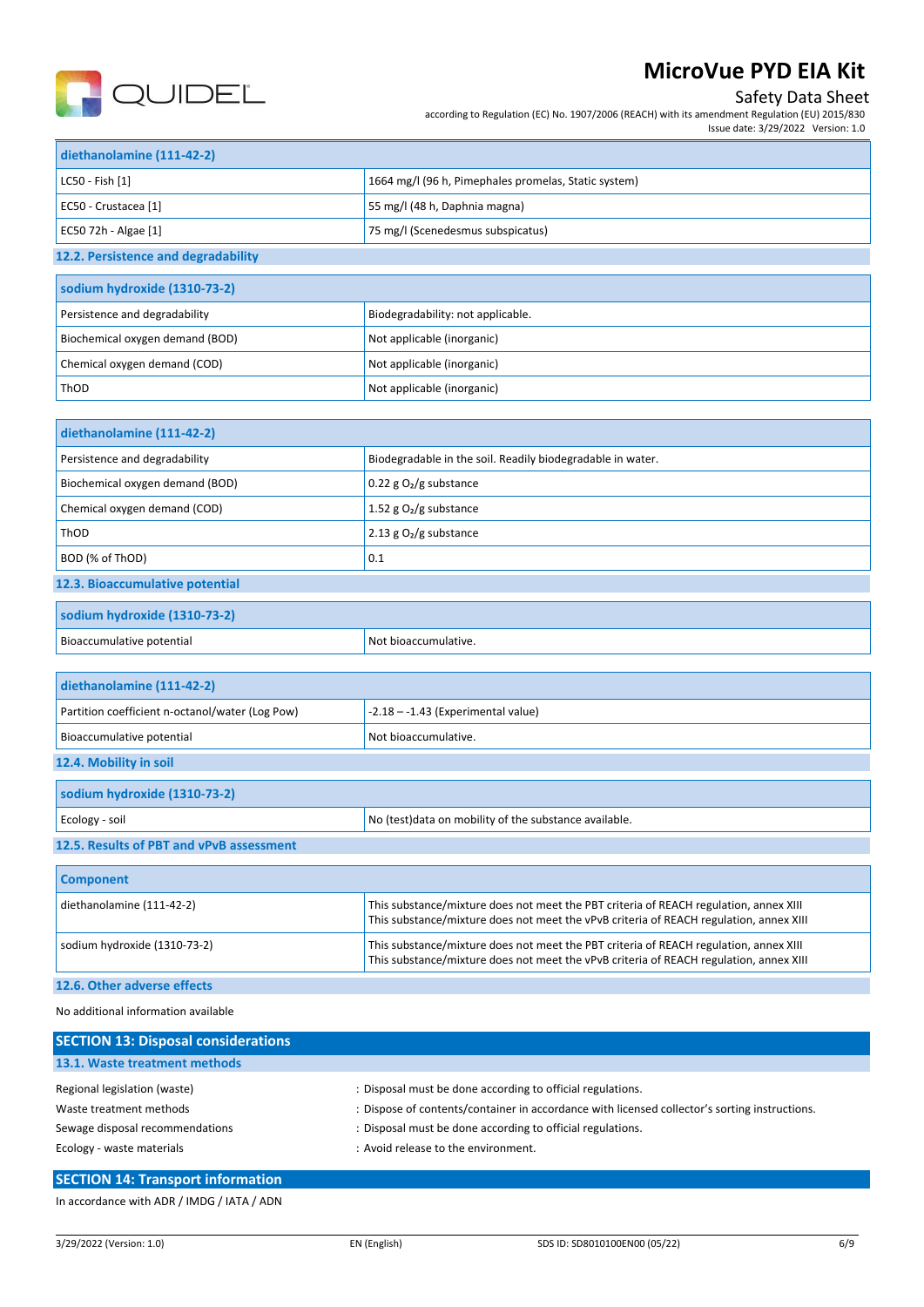

## Safety Data Sheet

according to Regulation (EC) No. 1907/2006 (REACH) with its amendment Regulation (EU) 2015/830 Issue date: 3/29/2022 Version: 1.0

| UN-No. (ADR)<br>: Not regulated<br>UN-No. (IMDG)<br>: Not regulated<br>: Not regulated<br>UN-No. (IATA)<br>UN-No. (ADN)<br>: Not regulated<br>14.2. UN proper shipping name<br>Proper Shipping Name (ADR)<br>: Not regulated<br>Proper Shipping Name (IMDG)<br>: Not regulated<br>Proper Shipping Name (IATA)<br>: Not regulated<br>Proper Shipping Name (ADN)<br>: Not regulated<br>14.3. Transport hazard class(es)<br><b>ADR</b><br>: Not regulated<br>Transport hazard class(es) (ADR)<br><b>IMDG</b><br>Transport hazard class(es) (IMDG)<br>: Not regulated<br><b>IATA</b><br>Transport hazard class(es) (IATA)<br>: Not regulated<br><b>ADN</b><br>Transport hazard class(es) (ADN)<br>: Not regulated<br>14.4. Packing group<br>Packing group (ADR)<br>: Not regulated<br>Packing group (IMDG)<br>: Not regulated<br>: Not regulated<br>Packing group (IATA)<br>Packing group (ADN)<br>: Not regulated<br>14.5. Environmental hazards<br>Dangerous for the environment<br>: No<br>Marine pollutant<br>: No<br>Other information<br>: No supplementary information available<br>14.6. Special precautions for user<br><b>Overland transport</b><br>Not regulated<br>Transport by sea<br>Not regulated<br>Air transport<br>Not regulated<br>Inland waterway transport<br>Not regulated<br>14.7. Transport in bulk according to Annex II of Marpol and the IBC Code<br>Not applicable<br>15.1. Safety, health and environmental regulations/legislation specific for the substance or mixture<br>15.1.1. EU-Regulations<br>Contains no REACH substances with Annex XVII restrictions<br>Contains no substance on the REACH candidate list<br>Contains no REACH Annex XIV substances<br>15.1.2. National regulations | <b>SECTION 15: Regulatory information</b><br>Germany<br>Regulatory reference<br>: WGK 1, Slightly hazardous to water (Classification according to AwSV, Annex 1) | 14.1. UN number |  |
|--------------------------------------------------------------------------------------------------------------------------------------------------------------------------------------------------------------------------------------------------------------------------------------------------------------------------------------------------------------------------------------------------------------------------------------------------------------------------------------------------------------------------------------------------------------------------------------------------------------------------------------------------------------------------------------------------------------------------------------------------------------------------------------------------------------------------------------------------------------------------------------------------------------------------------------------------------------------------------------------------------------------------------------------------------------------------------------------------------------------------------------------------------------------------------------------------------------------------------------------------------------------------------------------------------------------------------------------------------------------------------------------------------------------------------------------------------------------------------------------------------------------------------------------------------------------------------------------------------------------------------------------------------------------------------------------------------------------------|------------------------------------------------------------------------------------------------------------------------------------------------------------------|-----------------|--|
|                                                                                                                                                                                                                                                                                                                                                                                                                                                                                                                                                                                                                                                                                                                                                                                                                                                                                                                                                                                                                                                                                                                                                                                                                                                                                                                                                                                                                                                                                                                                                                                                                                                                                                                          |                                                                                                                                                                  |                 |  |
|                                                                                                                                                                                                                                                                                                                                                                                                                                                                                                                                                                                                                                                                                                                                                                                                                                                                                                                                                                                                                                                                                                                                                                                                                                                                                                                                                                                                                                                                                                                                                                                                                                                                                                                          |                                                                                                                                                                  |                 |  |
|                                                                                                                                                                                                                                                                                                                                                                                                                                                                                                                                                                                                                                                                                                                                                                                                                                                                                                                                                                                                                                                                                                                                                                                                                                                                                                                                                                                                                                                                                                                                                                                                                                                                                                                          |                                                                                                                                                                  |                 |  |
|                                                                                                                                                                                                                                                                                                                                                                                                                                                                                                                                                                                                                                                                                                                                                                                                                                                                                                                                                                                                                                                                                                                                                                                                                                                                                                                                                                                                                                                                                                                                                                                                                                                                                                                          |                                                                                                                                                                  |                 |  |
|                                                                                                                                                                                                                                                                                                                                                                                                                                                                                                                                                                                                                                                                                                                                                                                                                                                                                                                                                                                                                                                                                                                                                                                                                                                                                                                                                                                                                                                                                                                                                                                                                                                                                                                          |                                                                                                                                                                  |                 |  |
|                                                                                                                                                                                                                                                                                                                                                                                                                                                                                                                                                                                                                                                                                                                                                                                                                                                                                                                                                                                                                                                                                                                                                                                                                                                                                                                                                                                                                                                                                                                                                                                                                                                                                                                          |                                                                                                                                                                  |                 |  |
|                                                                                                                                                                                                                                                                                                                                                                                                                                                                                                                                                                                                                                                                                                                                                                                                                                                                                                                                                                                                                                                                                                                                                                                                                                                                                                                                                                                                                                                                                                                                                                                                                                                                                                                          |                                                                                                                                                                  |                 |  |
|                                                                                                                                                                                                                                                                                                                                                                                                                                                                                                                                                                                                                                                                                                                                                                                                                                                                                                                                                                                                                                                                                                                                                                                                                                                                                                                                                                                                                                                                                                                                                                                                                                                                                                                          |                                                                                                                                                                  |                 |  |
|                                                                                                                                                                                                                                                                                                                                                                                                                                                                                                                                                                                                                                                                                                                                                                                                                                                                                                                                                                                                                                                                                                                                                                                                                                                                                                                                                                                                                                                                                                                                                                                                                                                                                                                          |                                                                                                                                                                  |                 |  |
|                                                                                                                                                                                                                                                                                                                                                                                                                                                                                                                                                                                                                                                                                                                                                                                                                                                                                                                                                                                                                                                                                                                                                                                                                                                                                                                                                                                                                                                                                                                                                                                                                                                                                                                          |                                                                                                                                                                  |                 |  |
|                                                                                                                                                                                                                                                                                                                                                                                                                                                                                                                                                                                                                                                                                                                                                                                                                                                                                                                                                                                                                                                                                                                                                                                                                                                                                                                                                                                                                                                                                                                                                                                                                                                                                                                          |                                                                                                                                                                  |                 |  |
|                                                                                                                                                                                                                                                                                                                                                                                                                                                                                                                                                                                                                                                                                                                                                                                                                                                                                                                                                                                                                                                                                                                                                                                                                                                                                                                                                                                                                                                                                                                                                                                                                                                                                                                          |                                                                                                                                                                  |                 |  |
|                                                                                                                                                                                                                                                                                                                                                                                                                                                                                                                                                                                                                                                                                                                                                                                                                                                                                                                                                                                                                                                                                                                                                                                                                                                                                                                                                                                                                                                                                                                                                                                                                                                                                                                          |                                                                                                                                                                  |                 |  |
|                                                                                                                                                                                                                                                                                                                                                                                                                                                                                                                                                                                                                                                                                                                                                                                                                                                                                                                                                                                                                                                                                                                                                                                                                                                                                                                                                                                                                                                                                                                                                                                                                                                                                                                          |                                                                                                                                                                  |                 |  |
|                                                                                                                                                                                                                                                                                                                                                                                                                                                                                                                                                                                                                                                                                                                                                                                                                                                                                                                                                                                                                                                                                                                                                                                                                                                                                                                                                                                                                                                                                                                                                                                                                                                                                                                          |                                                                                                                                                                  |                 |  |
|                                                                                                                                                                                                                                                                                                                                                                                                                                                                                                                                                                                                                                                                                                                                                                                                                                                                                                                                                                                                                                                                                                                                                                                                                                                                                                                                                                                                                                                                                                                                                                                                                                                                                                                          |                                                                                                                                                                  |                 |  |
|                                                                                                                                                                                                                                                                                                                                                                                                                                                                                                                                                                                                                                                                                                                                                                                                                                                                                                                                                                                                                                                                                                                                                                                                                                                                                                                                                                                                                                                                                                                                                                                                                                                                                                                          |                                                                                                                                                                  |                 |  |
|                                                                                                                                                                                                                                                                                                                                                                                                                                                                                                                                                                                                                                                                                                                                                                                                                                                                                                                                                                                                                                                                                                                                                                                                                                                                                                                                                                                                                                                                                                                                                                                                                                                                                                                          |                                                                                                                                                                  |                 |  |
|                                                                                                                                                                                                                                                                                                                                                                                                                                                                                                                                                                                                                                                                                                                                                                                                                                                                                                                                                                                                                                                                                                                                                                                                                                                                                                                                                                                                                                                                                                                                                                                                                                                                                                                          |                                                                                                                                                                  |                 |  |
|                                                                                                                                                                                                                                                                                                                                                                                                                                                                                                                                                                                                                                                                                                                                                                                                                                                                                                                                                                                                                                                                                                                                                                                                                                                                                                                                                                                                                                                                                                                                                                                                                                                                                                                          |                                                                                                                                                                  |                 |  |
|                                                                                                                                                                                                                                                                                                                                                                                                                                                                                                                                                                                                                                                                                                                                                                                                                                                                                                                                                                                                                                                                                                                                                                                                                                                                                                                                                                                                                                                                                                                                                                                                                                                                                                                          |                                                                                                                                                                  |                 |  |
|                                                                                                                                                                                                                                                                                                                                                                                                                                                                                                                                                                                                                                                                                                                                                                                                                                                                                                                                                                                                                                                                                                                                                                                                                                                                                                                                                                                                                                                                                                                                                                                                                                                                                                                          |                                                                                                                                                                  |                 |  |
|                                                                                                                                                                                                                                                                                                                                                                                                                                                                                                                                                                                                                                                                                                                                                                                                                                                                                                                                                                                                                                                                                                                                                                                                                                                                                                                                                                                                                                                                                                                                                                                                                                                                                                                          |                                                                                                                                                                  |                 |  |
|                                                                                                                                                                                                                                                                                                                                                                                                                                                                                                                                                                                                                                                                                                                                                                                                                                                                                                                                                                                                                                                                                                                                                                                                                                                                                                                                                                                                                                                                                                                                                                                                                                                                                                                          |                                                                                                                                                                  |                 |  |
|                                                                                                                                                                                                                                                                                                                                                                                                                                                                                                                                                                                                                                                                                                                                                                                                                                                                                                                                                                                                                                                                                                                                                                                                                                                                                                                                                                                                                                                                                                                                                                                                                                                                                                                          |                                                                                                                                                                  |                 |  |
|                                                                                                                                                                                                                                                                                                                                                                                                                                                                                                                                                                                                                                                                                                                                                                                                                                                                                                                                                                                                                                                                                                                                                                                                                                                                                                                                                                                                                                                                                                                                                                                                                                                                                                                          |                                                                                                                                                                  |                 |  |
|                                                                                                                                                                                                                                                                                                                                                                                                                                                                                                                                                                                                                                                                                                                                                                                                                                                                                                                                                                                                                                                                                                                                                                                                                                                                                                                                                                                                                                                                                                                                                                                                                                                                                                                          |                                                                                                                                                                  |                 |  |
|                                                                                                                                                                                                                                                                                                                                                                                                                                                                                                                                                                                                                                                                                                                                                                                                                                                                                                                                                                                                                                                                                                                                                                                                                                                                                                                                                                                                                                                                                                                                                                                                                                                                                                                          |                                                                                                                                                                  |                 |  |
|                                                                                                                                                                                                                                                                                                                                                                                                                                                                                                                                                                                                                                                                                                                                                                                                                                                                                                                                                                                                                                                                                                                                                                                                                                                                                                                                                                                                                                                                                                                                                                                                                                                                                                                          |                                                                                                                                                                  |                 |  |
|                                                                                                                                                                                                                                                                                                                                                                                                                                                                                                                                                                                                                                                                                                                                                                                                                                                                                                                                                                                                                                                                                                                                                                                                                                                                                                                                                                                                                                                                                                                                                                                                                                                                                                                          |                                                                                                                                                                  |                 |  |
|                                                                                                                                                                                                                                                                                                                                                                                                                                                                                                                                                                                                                                                                                                                                                                                                                                                                                                                                                                                                                                                                                                                                                                                                                                                                                                                                                                                                                                                                                                                                                                                                                                                                                                                          |                                                                                                                                                                  |                 |  |
|                                                                                                                                                                                                                                                                                                                                                                                                                                                                                                                                                                                                                                                                                                                                                                                                                                                                                                                                                                                                                                                                                                                                                                                                                                                                                                                                                                                                                                                                                                                                                                                                                                                                                                                          |                                                                                                                                                                  |                 |  |
|                                                                                                                                                                                                                                                                                                                                                                                                                                                                                                                                                                                                                                                                                                                                                                                                                                                                                                                                                                                                                                                                                                                                                                                                                                                                                                                                                                                                                                                                                                                                                                                                                                                                                                                          |                                                                                                                                                                  |                 |  |
|                                                                                                                                                                                                                                                                                                                                                                                                                                                                                                                                                                                                                                                                                                                                                                                                                                                                                                                                                                                                                                                                                                                                                                                                                                                                                                                                                                                                                                                                                                                                                                                                                                                                                                                          |                                                                                                                                                                  |                 |  |
|                                                                                                                                                                                                                                                                                                                                                                                                                                                                                                                                                                                                                                                                                                                                                                                                                                                                                                                                                                                                                                                                                                                                                                                                                                                                                                                                                                                                                                                                                                                                                                                                                                                                                                                          |                                                                                                                                                                  |                 |  |
|                                                                                                                                                                                                                                                                                                                                                                                                                                                                                                                                                                                                                                                                                                                                                                                                                                                                                                                                                                                                                                                                                                                                                                                                                                                                                                                                                                                                                                                                                                                                                                                                                                                                                                                          |                                                                                                                                                                  |                 |  |
|                                                                                                                                                                                                                                                                                                                                                                                                                                                                                                                                                                                                                                                                                                                                                                                                                                                                                                                                                                                                                                                                                                                                                                                                                                                                                                                                                                                                                                                                                                                                                                                                                                                                                                                          |                                                                                                                                                                  |                 |  |
|                                                                                                                                                                                                                                                                                                                                                                                                                                                                                                                                                                                                                                                                                                                                                                                                                                                                                                                                                                                                                                                                                                                                                                                                                                                                                                                                                                                                                                                                                                                                                                                                                                                                                                                          |                                                                                                                                                                  |                 |  |
|                                                                                                                                                                                                                                                                                                                                                                                                                                                                                                                                                                                                                                                                                                                                                                                                                                                                                                                                                                                                                                                                                                                                                                                                                                                                                                                                                                                                                                                                                                                                                                                                                                                                                                                          |                                                                                                                                                                  |                 |  |
|                                                                                                                                                                                                                                                                                                                                                                                                                                                                                                                                                                                                                                                                                                                                                                                                                                                                                                                                                                                                                                                                                                                                                                                                                                                                                                                                                                                                                                                                                                                                                                                                                                                                                                                          |                                                                                                                                                                  |                 |  |
|                                                                                                                                                                                                                                                                                                                                                                                                                                                                                                                                                                                                                                                                                                                                                                                                                                                                                                                                                                                                                                                                                                                                                                                                                                                                                                                                                                                                                                                                                                                                                                                                                                                                                                                          |                                                                                                                                                                  |                 |  |
|                                                                                                                                                                                                                                                                                                                                                                                                                                                                                                                                                                                                                                                                                                                                                                                                                                                                                                                                                                                                                                                                                                                                                                                                                                                                                                                                                                                                                                                                                                                                                                                                                                                                                                                          |                                                                                                                                                                  |                 |  |
|                                                                                                                                                                                                                                                                                                                                                                                                                                                                                                                                                                                                                                                                                                                                                                                                                                                                                                                                                                                                                                                                                                                                                                                                                                                                                                                                                                                                                                                                                                                                                                                                                                                                                                                          |                                                                                                                                                                  |                 |  |
|                                                                                                                                                                                                                                                                                                                                                                                                                                                                                                                                                                                                                                                                                                                                                                                                                                                                                                                                                                                                                                                                                                                                                                                                                                                                                                                                                                                                                                                                                                                                                                                                                                                                                                                          |                                                                                                                                                                  |                 |  |
|                                                                                                                                                                                                                                                                                                                                                                                                                                                                                                                                                                                                                                                                                                                                                                                                                                                                                                                                                                                                                                                                                                                                                                                                                                                                                                                                                                                                                                                                                                                                                                                                                                                                                                                          |                                                                                                                                                                  |                 |  |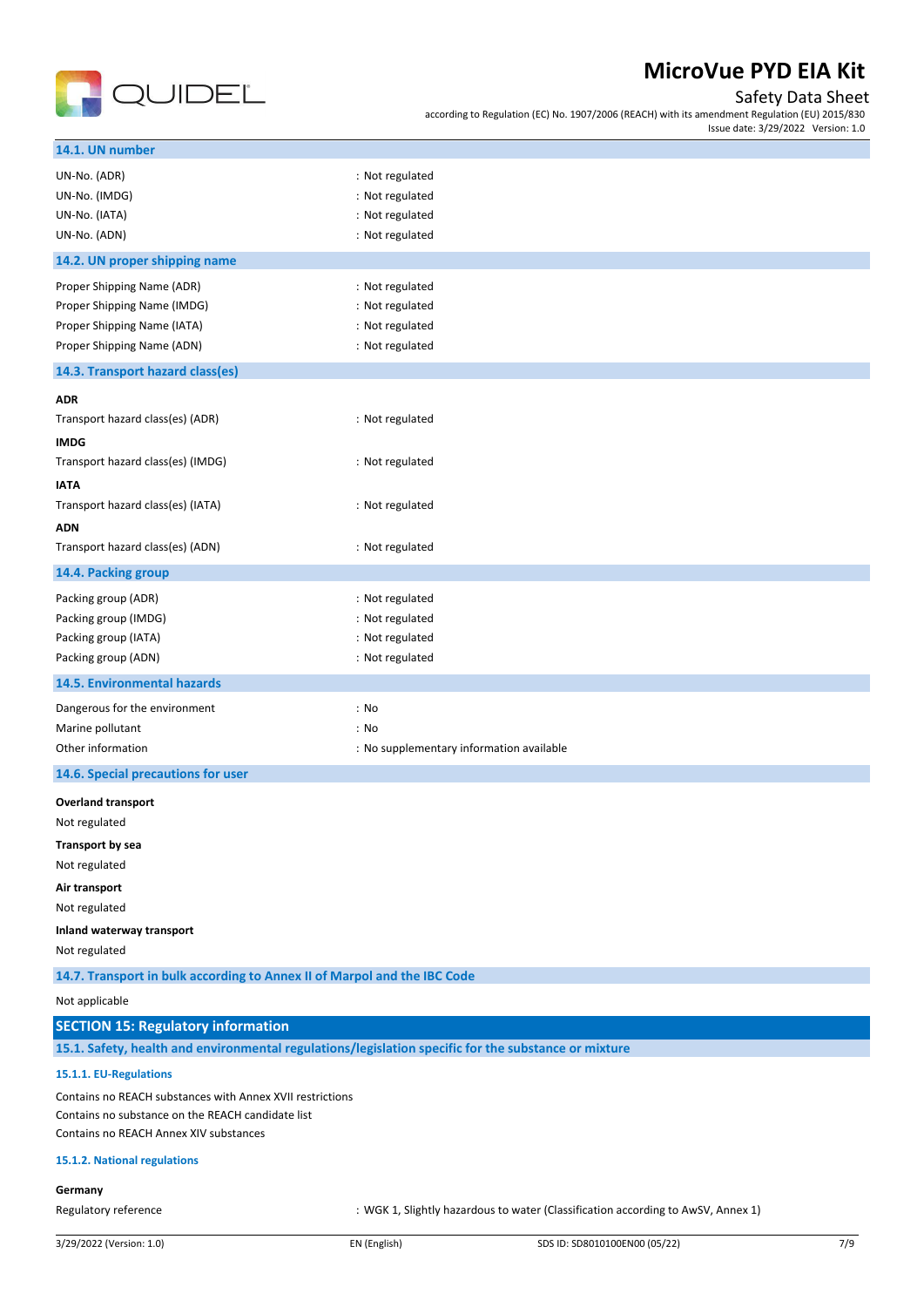

Safety Data Sheet

according to Regulation (EC) No. 1907/2006 (REACH) with its amendment Regulation (EU) 2015/830 Issue date: 3/29/2022 Version: 1.0

| <b>Employment restrictions</b>                       | : Observe restrictions according Act on the Protection of Working Mothers (MuSchG)                      |
|------------------------------------------------------|---------------------------------------------------------------------------------------------------------|
|                                                      | Observe restrictions according Act on the Protection of Young People in Employment (JArbSchG)           |
| Hazardous Incident Ordinance (12. BImSchV)           | : Is not subject of the 12. BlmSchV (Hazardous Incident Ordinance)                                      |
| <b>Netherlands</b>                                   |                                                                                                         |
| SZW-lijst van kankerverwekkende stoffen              | : None of the components are listed                                                                     |
| SZW-lijst van mutagene stoffen                       | : None of the components are listed                                                                     |
| SZW-lijst van reprotoxische stoffen – Borstvoeding   | : None of the components are listed                                                                     |
| SZW-lijst van reprotoxische stoffen – Vruchtbaarheid | : None of the components are listed                                                                     |
| SZW-lijst van reprotoxische stoffen – Ontwikkeling   | : None of the components are listed                                                                     |
| <b>Denmark</b>                                       |                                                                                                         |
| Danish National Regulations                          | : Young people below the age of 18 years are not allowed to use the product                             |
|                                                      | Pregnant/breastfeeding women working with the product must not be in direct contact with the<br>product |
| 15.2. Chemical safety assessment                     |                                                                                                         |

No chemical safety assessment has been carried out

| <b>SECTION 16: Other information</b> |                                                                                                   |
|--------------------------------------|---------------------------------------------------------------------------------------------------|
| Indication of changes:               |                                                                                                   |
| New EU SDS template.                 |                                                                                                   |
| <b>Abbreviations and acronyms:</b>   |                                                                                                   |
| <b>ADN</b>                           | European Agreement concerning the International Carriage of Dangerous Goods by Inland Waterways   |
| <b>ADR</b>                           | European Agreement concerning the International Carriage of Dangerous Goods by Road               |
| ATE                                  | <b>Acute Toxicity Estimate</b>                                                                    |
| <b>BLV</b>                           | <b>Biological limit value</b>                                                                     |
| CAS No                               | Chemical Abstract Service number                                                                  |
| <b>CLP</b>                           | Classification Labelling Packaging Regulation; Regulation (EC) No 1272/2008                       |
| <b>DMEL</b>                          | Derived Minimal Effect level                                                                      |
| <b>DNEL</b>                          | Derived-No Effect Level                                                                           |
| <b>EC50</b>                          | Median effective concentration                                                                    |
| EC-No.                               | European Community number                                                                         |
| EN                                   | European Standard                                                                                 |
| <b>IATA</b>                          | International Air Transport Association                                                           |
| <b>IMDG</b>                          | International Maritime Dangerous Goods                                                            |
| <b>LC50</b>                          | Median lethal concentration                                                                       |
| LD50                                 | Median lethal dose                                                                                |
| LOAEL                                | Lowest Observed Adverse Effect Level                                                              |
| <b>NOAEC</b>                         | No-Observed Adverse Effect Concentration                                                          |
| <b>NOAEL</b>                         | No-Observed Adverse Effect Level                                                                  |
| <b>NOEC</b>                          | No-Observed Effect Concentration                                                                  |
| OEL                                  | Occupational Exposure Limit                                                                       |
| PBT                                  | Persistent Bioaccumulative Toxic                                                                  |
| PNEC                                 | Predicted No-Effect Concentration                                                                 |
| <b>REACH</b>                         | Registration, Evaluation, Authorisation and Restriction of Chemicals Regulation (EC) No 1907/2006 |
| <b>RID</b>                           | Regulations concerning the International Carriage of Dangerous Goods by Rail                      |
| SDS                                  | Safety Data Sheet                                                                                 |
| vPvB                                 | Very Persistent and Very Bioaccumulative                                                          |
| WGK                                  | <b>Water Hazard Class</b>                                                                         |